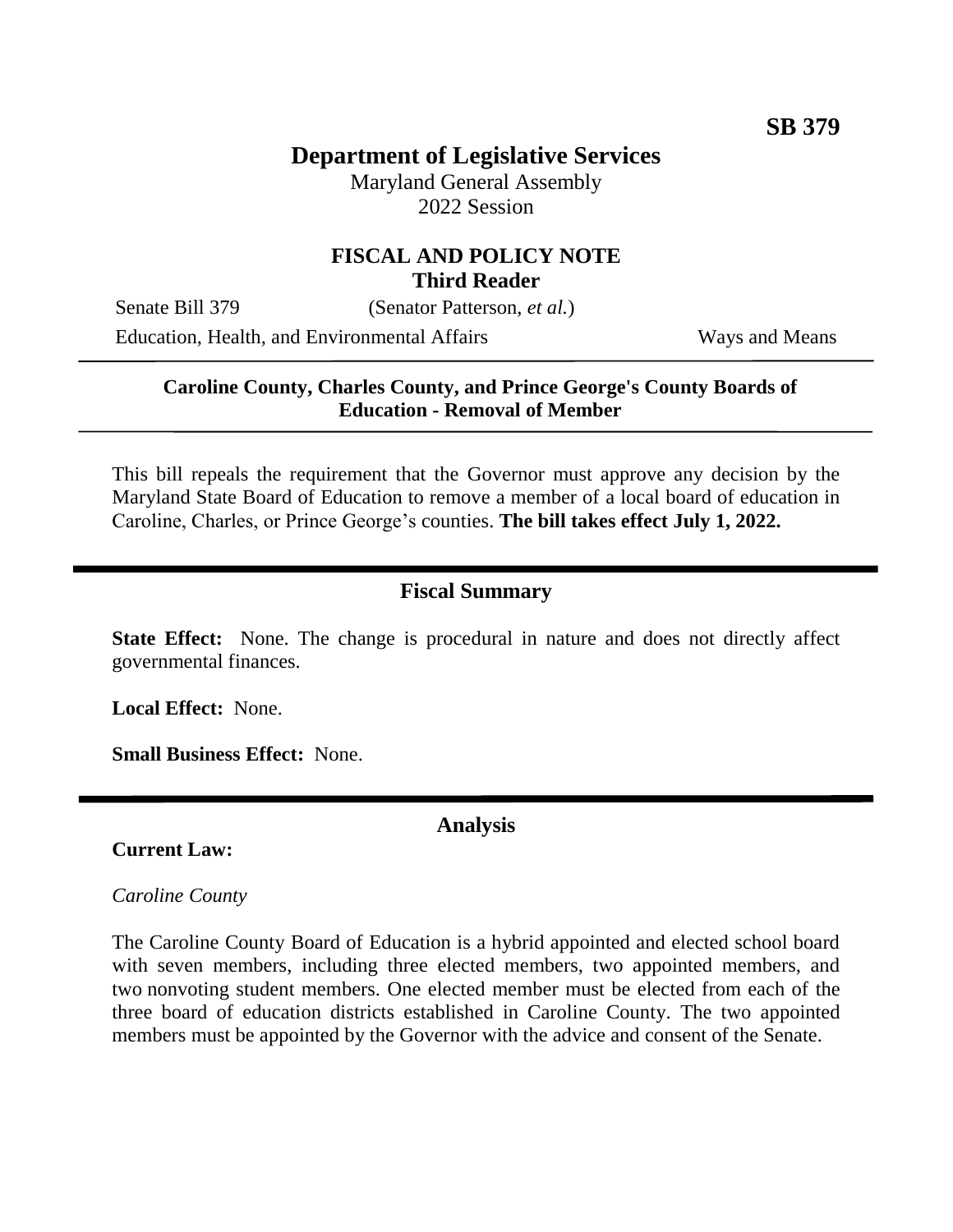With the approval of the Governor, the State Board may remove a voting member of the county board for immorality, misconduct in office, incompetency, or willful neglect of duty. Before removing a member, the State Board must send a member a copy of the charges pending and give the member an opportunity within 10 days to request a hearing. If the member requests a hearing, the State Board must promptly hold a hearing where the member must have an opportunity to be heard publicly before the State Board in the member's own defense, in person or by counsel. A removed voting member has the right to a review of the removal by the Caroline County Circuit Court.

### *Charles County*

The Charles County Board of Education is an elected school board with 10 members, nine elected members and one student member. Chapters 404 and 405 of 2021 added two new members to the Charles County Board of Education (to bring the total up to the current 10 members) and altered the selection method for board members by requiring that eight board members be elected from the county commissioner districts (two from each of the four districts) and one board member be elected from the county at-large. Previously, seven board members were all elected from the county at-large. All seats are subject to election in November 2022, however, the at-large member elected in November 2022 must serve for a two-year (instead of the usual four-year) term until a successor is elected to a full term in November 2024.

With the approval of the Governor, the State Board may remove an elected member of the county board for immorality, misconduct in office, incompetency, or willful neglect of duty. Before removing a member, the State Board must send a member a copy of the charges pending and give the member an opportunity within 10 days to request a hearing. If the member requests a hearing, the State Board must promptly hold a hearing where the member must have an opportunity to be heard publicly before the State Board in the member's own defense, in person or by counsel. A removed voting member has the right to a review of the removal by the Charles County Circuit Court.

### *Prince George's County*

The Prince George's County Board of Education is a hybrid appointed and elected school board with 14 members, nine elected from school board districts, four appointed, and one student member. Three of the appointed members must be appointed by the Prince George's County Executive and possess specified experience, and one must be appointed by the Prince George's County Council and be a parent of a student enrolled in the Prince George's County public school system.

With the approval of the Governor, the State Board may remove a member of the county board for immorality, misconduct in office, incompetency, or willful neglect of duty.